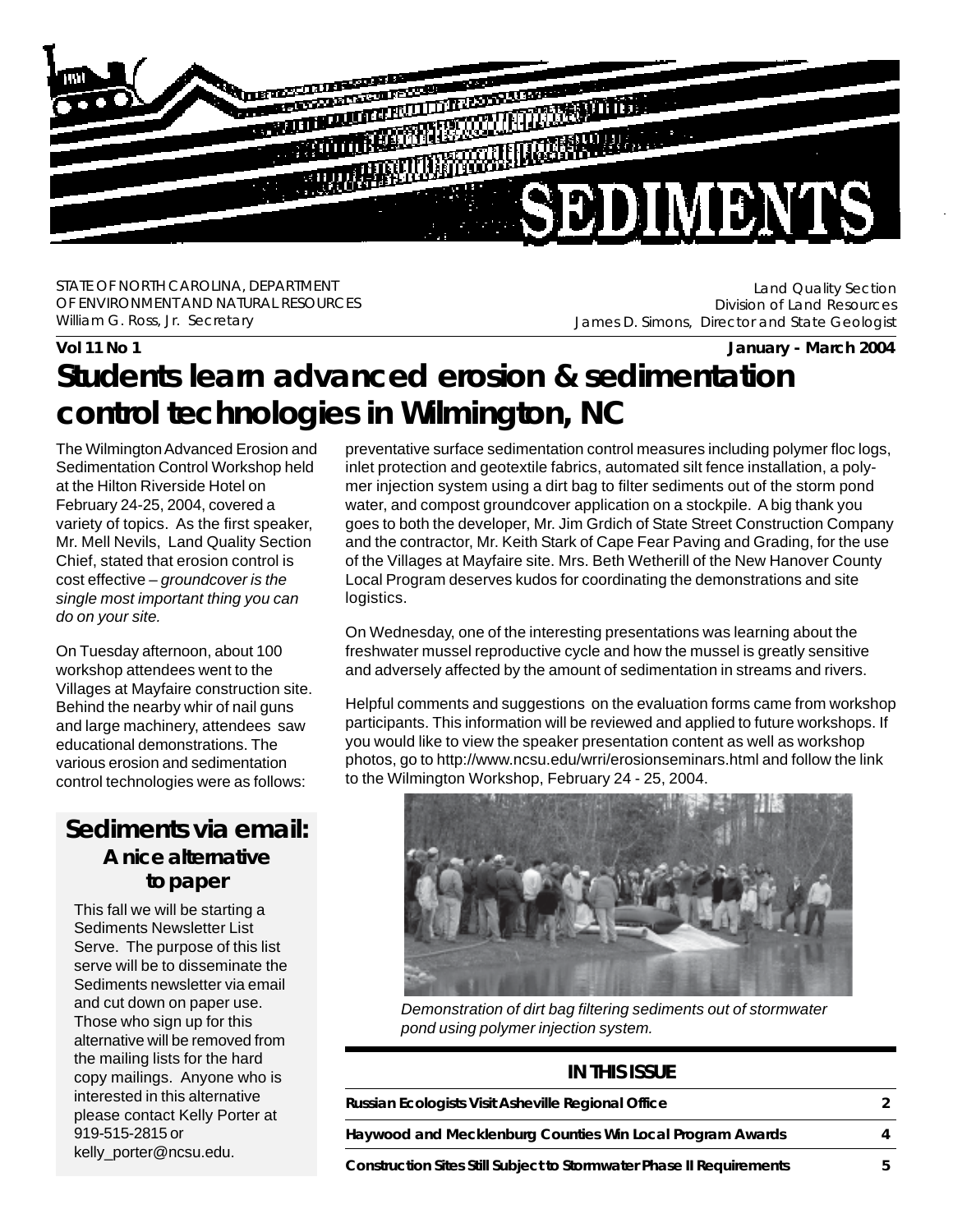## **Russian Ecologists Visit Asheville Regional Office**

On October 6, 2003, a delegation of eight Russian ecologists visited the North Carolina Department of Environment and Natural Resources to learn about the oversite of regulations regarding air, water and land quality.





The visit was sponsored locally by Friendship Force and by the Open World Program - the only exchange program housed in the legislative branch of the U.S. government. The program brings emerging Russian leaders to the U.S. for a 10-day training program. Ms. Alison Davidson and Mr. Mike Goodson of the Asheville Regional Office represented the Land Quality Section.

## **Now Available NC Erosion and Sediment Control Planning and Design Manual**

The NC Erosion and Sediment Control Planning and Design Manual provides extensive details and procedures for developing site-specific erosion and sedimentation control plans, consistent with the requirements of the NC Sedimentation Pollution Control Act and Administrative Rules. The manual is the 1988 version which contains 568 pages.

The manual is available for \$65.00 in state and \$75.00 out of state. The price includes tax and shipping. Make a check or money order payable to NCDENR and send it with a request (including your name, address, phone number and email) for the NC Erosion and Sediment Control Planning and Design Manual to:

Land Quality Section, Division of Land Resources Department of Environment & Natural Resources 1612 Mail Service Center Raleigh, NC 27699-1612

Please include your street address for delivery by the package delivery service. For more information, call the Land Quality Section at (919) 733-4574. The web address is: http://www.dlr.enr.state.nc.us/eros.html



*SEDIMENTS Vol 11, No 1 January - March 2004*

*SEDIMENTS* is published quarterly by the N.C. Sedimentation Control Commission to provide information and assistance to the regulated community and to facilitate communication among personnel of state and local erosion and sedimentation control programs.

Send comments to Janet Paith,CPESC, NCDENR-Land Quality, 1612 Mail Service Center, Raleigh, NC 27699-1612. Email: Janet.Paith@ncmail.net. Send change of address and subscription information to WRRI, Box 7912, North Carolina State University, Raleigh, NC 27695-7912 (919/515- 2815; water\_resources@ncsu.edu). Fifty-nine hundred copies of this newsletter were printed at a cost of \$1,433.80 or 24 cents per copy.

Personnel of the Land Quality Section of the N.C. Department of Environment and Natural Resources provide information and assistance for implementation of the N.C. Erosion and Sedimentation Control Program. For assistance, please contact the Regional Engineer or the Raleigh headquarters listed below:

Hugh "Carson" Fisher, P.E. 2090 US Highway 70 Swannanoa, NC 28778 (828) 296-4500

Gerald Lee, CPESC 225 Green Street, Suite 714 Fayetteville, NC 28301 (910) 486-1541

Doug Miller, P.E. 919 N. Main Street Mooresville, NC 28115 (704) 663-1699

John Holley, P.E., CPESC 3800 Barrett Drive, Suite 101 Raleigh, NC 27609 (919) 571-4700

Pat McClain, P.E. 943 Washington Sq. Mall Washington, NC 27889 (252) 946-6481

Dan Sams, P.E. 127 Cardinal Dr. Ext. Wilmington, NC 28405-3845 (910) 395-3900

Matt Gantt, P.E. 585 Waughtown St. Winston-Salem, NC 27107 (336) 771-4600

Gray Hauser, P.E. Raleigh Central Office 512 N. Salisbury St., 1612 MSC Raleigh, NC 27699-1612 (919) 733-4574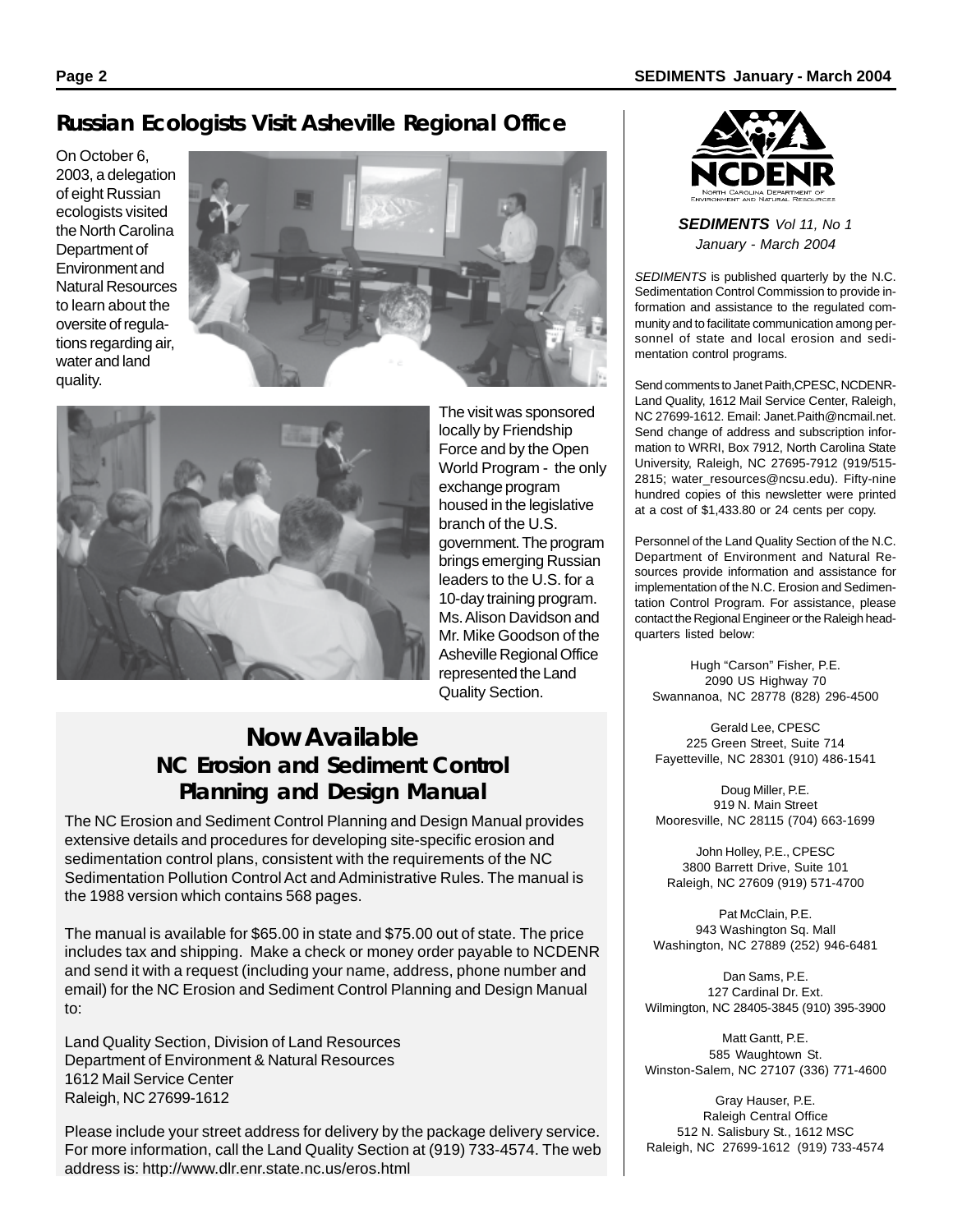#### The North Carolina Sedimentation Control Commission

The Sedimentation Control Commission (SCC) was created to administer the Sedimentation Control Program pursuant to the N.C. Sedimentation Pollution Control Act of 1973 (SPCA). It is charged with adopting rules, setting standards, and providing guidance for implementation of the Act. The composition of the Commission is set by statute to encompass a broad range of perspectives and expertise in areas related to construction, industry, government, and natural resource conservation and quality. All members are appointed by the Governor and serve three-year terms, except for the Director of the Water Resources Research Institute of The University of North Carolina, who serves as long as he remains Director. The chairman of the SCC is named by the Governor.

Chairman: Kyle Sonnenberg Southern Pines Rep. Association of County Commissioners/ N.C. League of Municipalities

Commissioners:

W. T. "Buzz" Bryson **Carv** Rep. N.C. Public Utilities

Hugh J. Franklin Marion Rep. N.C. Mining Com.

Phillip Ray Gibson Cullowhee Rep. Non-governmental Conservation

J. Wendell Gilliam Raleigh Rep. NCSU Dept. of Soil Science

Rep. N.C. Environmental Management Com.

Grover McPherson Winston-Salem Rep. N.C. Soil and Water Conservation Com.

Kenneth H. Reckhow Durham Director of Water Resources Research Institute of The University of North Carolina

Joseph Rudek Hillsborough Rep. Non-governmental Conservation

Ralph Stout Greensboro Rep. Carolinas Associated General **Contractors** 

Mark A. Taylor Greensboro Rep. Professional Engineers of N.C.

F. Roger Watson Asheville Rep. N.C. Home Builders Association

# **Personnel Changes**

- Hugh "Carson" Fisher is the new Regional Engineer in the Asheville Regional Office.
- **Stephanie Graham** and **Charlie Whaley** are the new Environmental Technicians in the Mooresville Regional Office.
- **Gary Novak** is the new Environmental Technician in the Washington Regional Office.
- **Angela Sanderson** is the new Environmental Technician in the Fayetteville Regional Office.

## **The Asheville Regional Office moved to Swannanoa, NC, on March 22, 2004.**

The new address is: 2090 US Highway 70 Swannanoa, NC 28778 Phone: (828) 296-4500 Fax: (828) 299-7043

#### **Local Programs Erosion & Sedimentation Control Workshop**

Southern Pines was host town where many of the NC Erosion and Sediment Control local representatives gathered for the Annual Local Programs Workshop on March 2- 3, 2004. The presentations were well attended and sparked good discussion. A lot of productive networking went on afterhours over dinner, pingpong, pool and more. Plus, Mr. Marc Pruett of Haywood County and Mr. John Whittekind of Jackson County gave a phenomenal banjo and mandolin concert.



*Mr. Mell Nevils leads discussion at the Local Programs Workshop.*

#### **Call for Presentations 2005 International Erosion Control Association Annual Conference and Expo**

The International Erosion Control Association has issued a call for presentations for the Annual Conference and Expo to be held February 20-24, 2005 in Dallas, Texas. Conference track topics include slope technology, stream restoration, vegetative establishment, storm water management, wetlands technology, erosion and sediment control, and beach and shoreline stabilization.

Contractors, design professionals, government personnel, researchers, and manufacturers should submit abstracts for technical papers, training workshops, new product symposium, computer product symposium, outstanding case studies, poster presentation, and forums.

Abstracts are due to IECA on **Friday, April 23, 2004** and may be submitted online. For additional details and instructions for submitting abstracts visit the IECA web site: **http://www.ieca.org/**.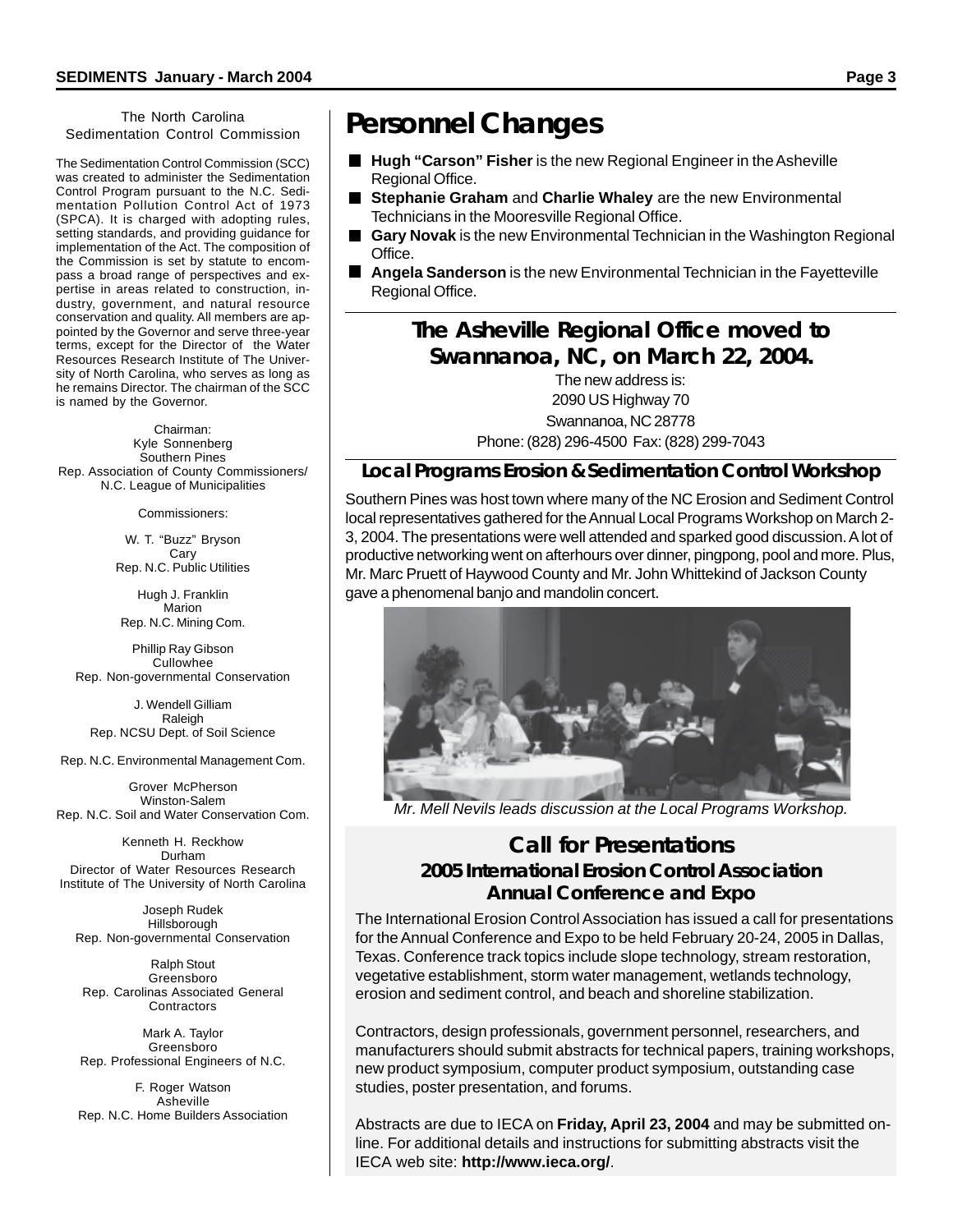# **Haywood and Mecklenburg Counties Win Local Program Awards**

The Local Erosion and Sedimentation Control Program Awards Luncheon was held March 2, 2004, at the Mid-Pines Inn in Southern Pines, NC, as part of the Local Programs Workshop.

Haywood County received the Local Programs Award of Excellence for a program with a staff of fewer than three people. Located 25 miles west of Asheville in the mountains of North Carolina, the Haywood County Local Program began in 1988 and has grown to two full-time and one part-time position. Mr. Michael Brookshire of Buncombe County nominated Haywood County and states that,"Inspections have increased, documentation has improved and the program has an ever-present goal of approving and seeing implemented the best possible plans for land-disturbing activity."

Haywood County has been proactive in creating documents used in site inspection. These forms include the document known as the "Sworn Declaration of Agricultural Exemption for Land-Disturbing Activity" which is used by the Land Quality Section and other local programs as well as an affidavit which requires active performance commitments from those financially responsible for the land-disturbing activity. Haywood County continues to reach their goal of gaining "the highest level of compliance in the most reasonable and effective fashion". You may view their web site at: http:// www.gov.co.haywood.nc.us/ erosion.html.

Mecklenburg County received the Local Programs Award of Excellence for a program with more than three staff members. Being in operation since 1974, Mecklenburg County Local Program serves the outlying communities around the city of Charlotte which include



*Marc Pruett (fourth from left), Erosion Control Specialist for Haywood County, receives the Local Program Award for programs with fewer than three staff members from N.C. Sedimentation Control Commission (SCC) member Wendell Gilliam (third from left) and SCC Chairman Kyle Sonnenberg (right). Joining Marc for the presentation were Tim Sisk (left) and Debbie Caldwell (second from left), Office Assistant.*



*Will Autry (fourth from left), Erosion Team Leader for Mecklenburg County, receives the Local Program Award for programs with more than three staff members from SCC member Wendell Gilliam (third from left) and SCC Chairman Kyle Sonnenberg (fifth from left). Joining Will for the presentation were Tom Hodge (left), Plan Reviewer, Michael Burkhard (second from left), Erosion Control Inspector, and Brad Loveland (right), Erosion Control Inspector. Martine Vaca is also an Erosion Control Inspector (not pictured).*

Cornelius, Davidson, Huntersville, Matthews, Mint Hill and Pineville.

The Erosion Control Team is part of the Mecklenburg County Water Quality Program and works closely with plan reviewers and land development inspectors in the Land Development Department to achieve the success of their program. The greatest accomplishment has been the annual Soil Erosion and Sedimentation Control Workshop, which was developed to include a new certification program. The program is offered twice per year. The Charlotte-Mecklenburg Certified Site Inspector (CMCSI) certification includes a training course and exam.

Upon satisfactorily passing the exam, participants receive a 2-year inspection certification to do competent self-inspections. Mecklenburg County continues to heighten awareness of the water quality impacts of land-disturbing activities as well as promote work efficiency with some of the latest technology. You may view their web site at: http://www.co.mecklenburg.nc.us/ Departments/LUESA/, then click on Water and Land Resources for more information.

You are encouraged to nominate deserving local programs for this award for next year. Request for nominations will be available this fall. Contact Janet Paith at (919) 733- 4574 or janet.paith@ncmail.net for more information.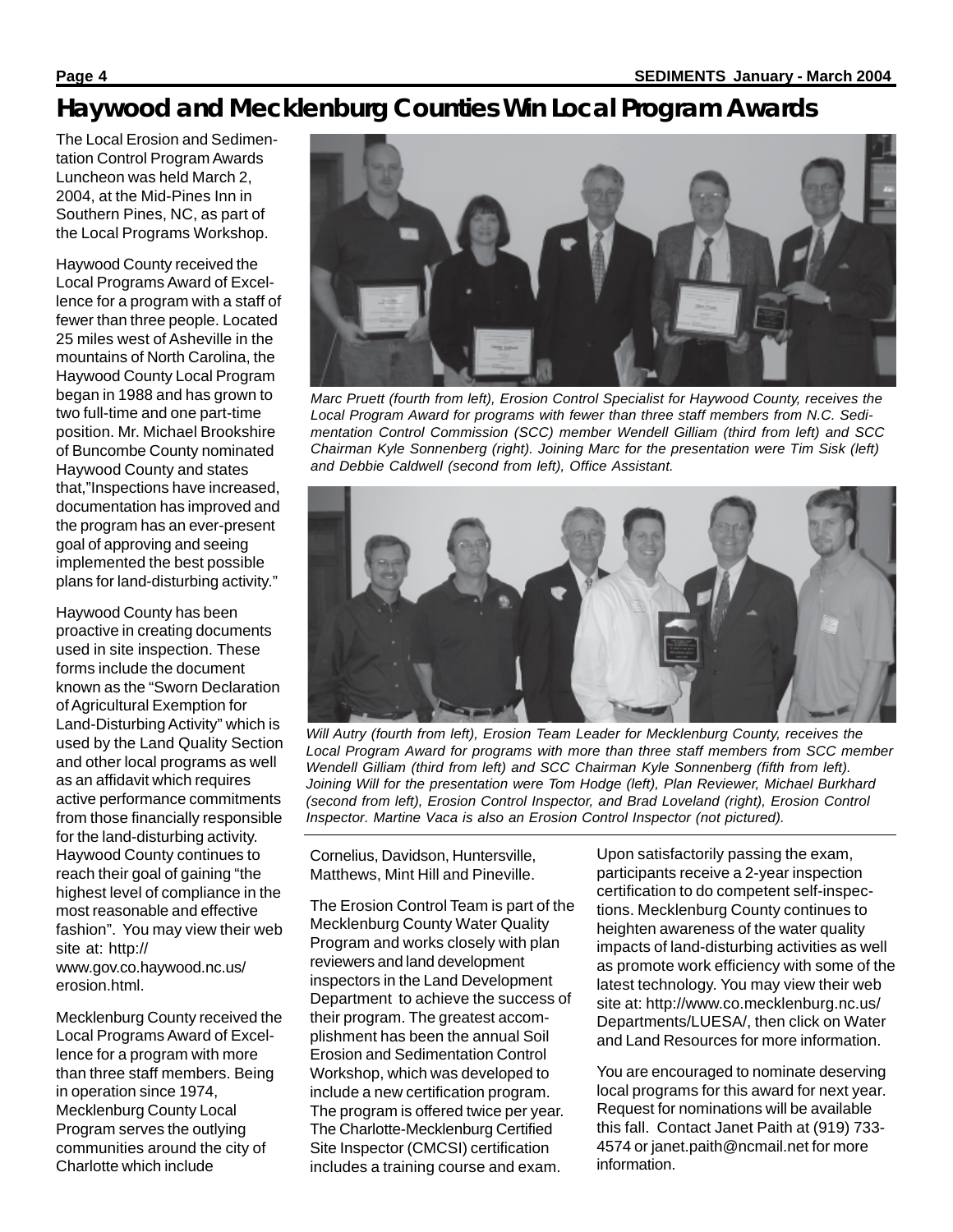## **Construction Sites Still Subject to NPDES Phase II Stormwater Requirements**

The well publicized delay of permanent NPDES Stormwater Phase II rules for local government programs does not affect the requirement for construction sites larger than one acre to be covered by North Carolina's NPDES Stormwater Discharge General Permit for Construction Activities. The requirements for construction sites larger than one became effective March 2003.

The general permit for construction activities requires compliance with an approved Erosion and Sedimentation Control Plan and additional housekeeping, waste management, inspection, and record keeping requirements. See the Oct-Dec 2002 issue of Sediments for more detail on the requirements: http://www.dlr.enr.state.nc.us/newsletter/ 2002\_vol09\_no4\_octnovdec\_sediments.pdf.

Text of the general permit for construction activities along with the stormwater inspection log, and the list of 303 (d) listed streams for construction related parameters can be found at website: http://h2o.enr.state.nc.us/su/ NPDES\_SWGP\_Construction\_NCG01.htm. Erosion and sediment control facilities discharging to streams on the state's 303(d) list of impaired streams must be inspected on a more frequent basis than those discharging to nonimpaired streams.

### **Status of rules for local governments**

North Carolina's rules laying out how local governments should implement the federally required NPDES Stormwater Phase II program are in legal limbo. The permanent rules were rejected by the N.C. Rules Review Commission in January and are now the subject of a legal challenge by the N.C. Environmental Management Commission. The legal battle has been joined by environmental groups and will probably take months to resolve. However, local governments that must comply with the federal Phase II stormwater requirements and have not yet filed permit applications can be covered under an NPDES Phase II general permit for local governments now under development by the N.C. Division of Water Quality (DWQ). By applying for coverage under the general permit, affected local governments can shield themselves from third party suits that could be filed under the Clean Water Act for noncompliance with the federal stormwater rules. DWQ is also developing a general permit that will provide developers coverage for compliance with post-construction stormwater control requirements of the NPDES Stormwater program.

Information on the new general permit for local governments will be available on DWQ's Stormwater and General Permits Unit website at http://h20.enr.state.nc.us/su/ Phase 2 Information Page.htm.

# **CPESC Certification**

Ms. Kristi Anspach has been teaching a course in sediment and erosion control at Alamance Community College, in conjunction with David Ward of CPESC, Inc. She has made us aware of the upcoming CPESC certification.

A Certified Professional in Erosion and Sediment Control (CPESC) has educational training, demonstrated expertise, and experience in controlling erosion and sedimentation. The certification program is administered by CPESC, Inc. and is sponsored by the Soil and Water Conservation Society and the International Erosion Control Association, which provides the public with evidence of professional qualifications.

Before taking the exam you must fill out the CPESC application which has three parts: the application, your professional experience and professional references. The application fee must be submitted with your completed application to CPESC, Inc. You may contact CPESC, Inc. by calling 828-756-4484, email info@cpesc.net or visit http://www.cpesc.net/ for the CPESC application.

**CPESC Exam Prep Course:** 8:00 a.m. to 5:00 p.m. Monday, May 11, 2004

The 8-hour exam prep course will provide an overview of the study handbook available through CPESC, Inc. This course will be taught by CPESC certified instructors and will aid students in preparing for the exam. The registration fee is \$99.00 for course and materials. To register for this course, please call (336) 506- 4219.

**CPESC Exam:** 8:00 a.m. to 3:00 p.m. Tuesday, May 12, 2004

#### **Location for Course and Exam:**

Alamance Community College 1247 Jimmie Kerr Road Graham, NC 27253 ACC is located just South of I-85/40 at Exit 150.

# **What is a CPSWQ?**

A Certified Professional in Storm Water Quality (CPSWQ) has educational training, demonstrated expertise, and experience in computing, analyzing, and evaluating storm water quality. You can find information about the CPSWQ certification at http:// www.cpesc.net/.